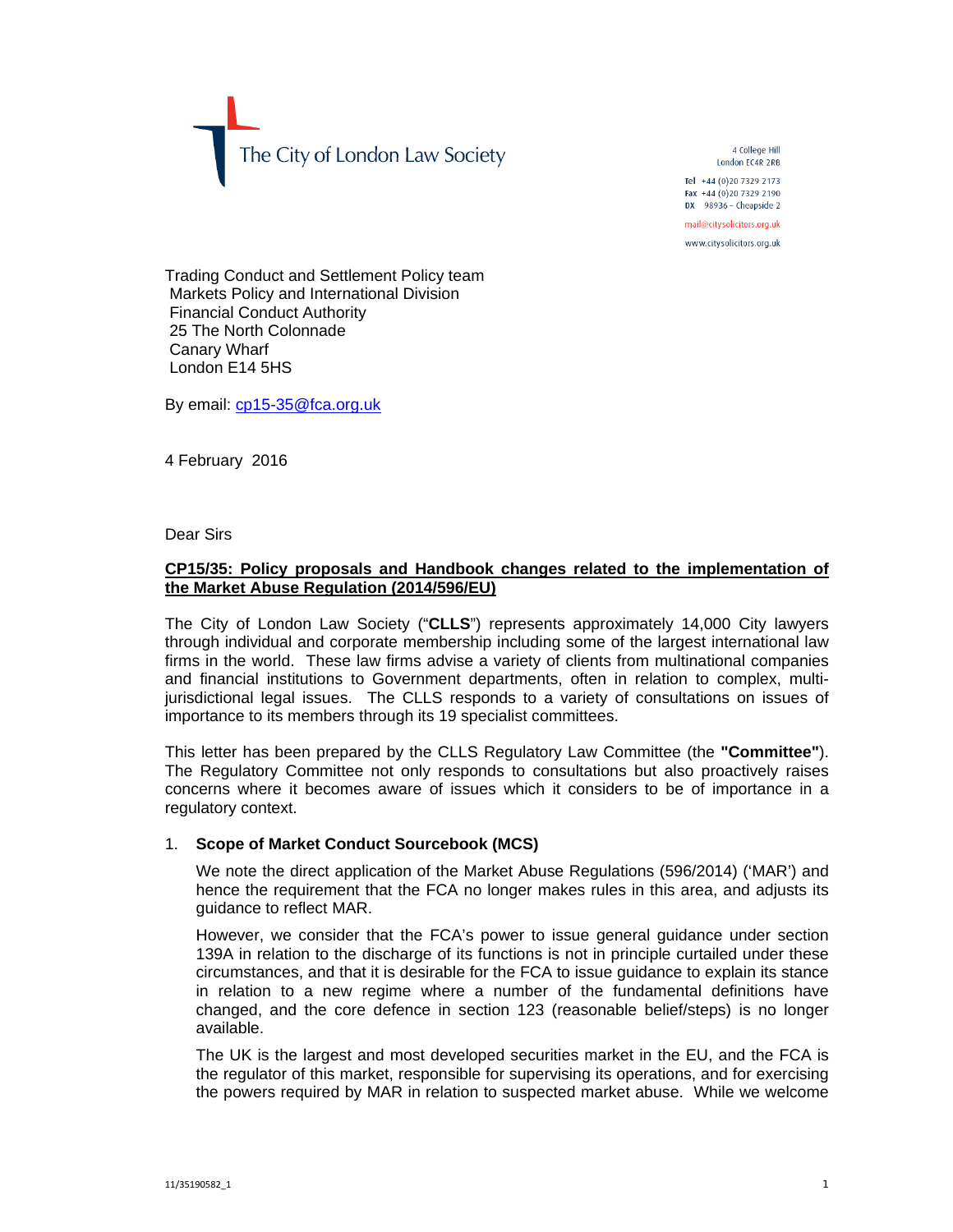the decision by the FCA to retain the MCS on a guidance basis, insofar as compatible with MAR, we believe that it would be of greater benefit to UK market participants if the MCS continued to offer more in the way of meaningful practical guidance to market participants, as outlined in greater detail below.

We believe that, given the broad and in some instances extra-territorial application of the Market Abuse regime, it is important that the FCA takes this opportunity to make the scope of MAR clear to those relying primarily on the MCS for guidance. In particular, we consider that it would be helpful if the FCA confirmed whether its view is that the territorial application is unchanged from that as implemented under the Market Abuse Directive, and comment on the FCA's view of impacts on third country firms and individuals. We would further suggest that, in light of the wide applicability of MAR and the MCS, the MCS be better signposted with references to MAR.

It is apparent from the draft Market Abuse Regulations, upon which the Treasury is at present consulting, that the FCA retains discretion in determining whether a person has committed market abuse, and whether to impose a penalty. Draft section 123 provides (in extract and emphasis added):

- (1) This section applies *if* the FCA is satisfied …
- (2) The FCA *may* impose a penalty …

This section highlights the role of the FCA as supervisor of, and enforcer in relation to, the activities of market participants within the scope of MAR and thus the need for the FCA to provide meaningful guidance in relation to indicative circumstances when it is likely to be satisfied that market abuse has been committed, and the circumstances when, despite this, it may be inclined not to impose a penalty.

One example of such circumstances might be where the person would at present have fallen within section 123 by reason of having reasonable belief or having taken all reasonable steps. In light of recent Tribunal and case law *dicta* on these elements we believe that the FCA should feel able to set out such circumstances, which would be of considerable use to the market, and also assist in preventing the occurrence of market abuse by indicating what type of preventative steps should be taken.<sup>1</sup> While acknowledging that these cases are decided under current legislation, there are a number of elements that remain of application to MAR or which the FCA could use to illustrate what it may (or may not) consider could amount to circumstances where it would be less likely to impose a penalty.

Such guidance would, furthermore, be consistent with the requirement of MAR Article 16 that market operators and participants take steps to prevent market abuse from occurring, and also assist firms in the discharge of the requirement imposed by section 131B(2).

We therefore consider that the FCA should take the opportunity of issuing the MCS to state (insofar as practicable) its stance towards the anticipated operation and enforcement of MAR in order to assist market participants to understand this. For example, MCS should (within the framework of MAR):

- (1) Incorporate commentary derived from Tribunal, Court of Appeal and ECJ cases on market abuse.
- (2) Where possible, provide guidance that is couched in clearer or more concrete terms, such as "The following factors *are* to be taken into account" (MAR 1.4.5). If the FCA is comfortable providing guidance in relation to the factors it will take into account in determining whether disclosure is made in the

 $\overline{\phantom{a}}$ 1 These cases include *Hannam v FSA* Upper Tribunal FS 2012/0013 27 May 2014 and *FCA v Da Vinci Invest Ltd* [2015] EWHC 2401 (Ch)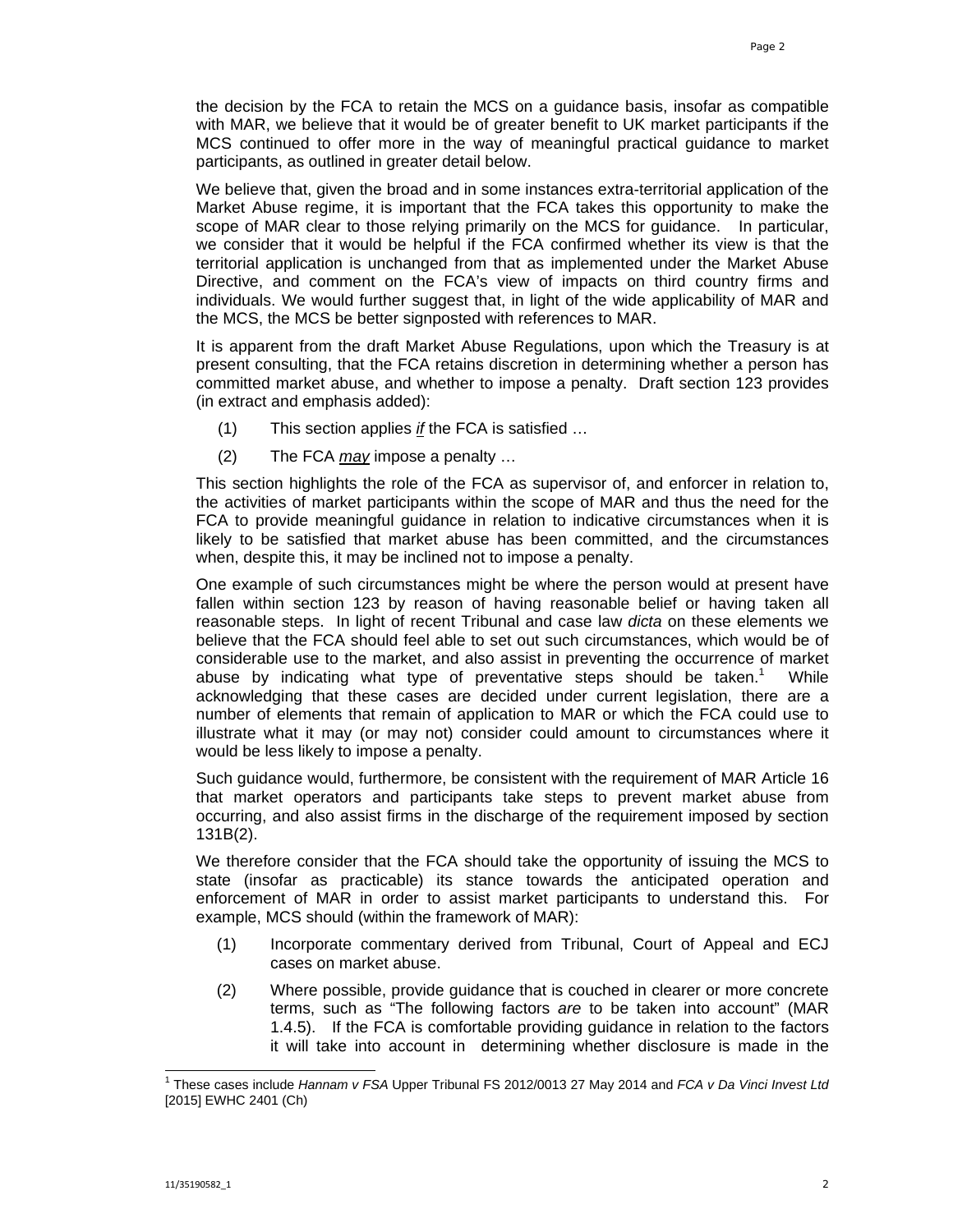proper course of employment etc., and hence considerably expand upon the provision of MAR Article 10(1), it is difficult to see why it does not feel able to do this in relation to other comparable provisions, such as:

- a) the circumstances when the FCA is likely to view an act or omission as constituting market abuse; and
- b) the circumstances when the FCA is unlikely to impose a penalty where it considers market abuse has been committed.
- (3) Retain existing guidance (or provide new guidance) in relation to Chinese walls and systems and controls, or at the very least cross-refer to the relevant sections of MAR to aid understanding; we note in this respect that the FCA proposes to delete the evidential provision at MAR 1.3.5E based on incompatibility with MAR, but we consider that the point is still relevant having regard to MAR Article 9(1)(a) and that, in view of the FCA/FSA's extensive focus on this area in recent years,<sup>2</sup> it would be inappropriate for the MCS to be silent on the point. We would also suggest adding a reference to Article 9(2)(a) at MAR 1.3.5 (market makers), on which the current draft provision refers only to Article 9(5).
- (4) Cross-refer to ESMA material when appropriate (see following section).
- (5) Explain what procedures the FCA would expect employers to have in place under the proposed amendments to section 131B(2) of FSMA, until such time as ESMA provides guidance on this requirement.

### 2. **Maintenance of a single source of reference for MAR**

The Consultation Paper correctly comments that persons within the scope of MAR must comply with it, and with implementing measures and EU guidelines (CP 15/35 1.5), and notes that the FCA sourcebook will not be the sole source of material on market abuse (CP 15/35 3.22).

The scope of MAR extends well beyond regulated financial services providers to issuers, their PDMRs, connected persons and investors. In order to facilitate compliance with a complicated and now fragmented regime, and one where important elements are liable to be changed at EU as well as domestic level, we invite the FCA to consider a single online source including all of this material. As the ECB has said:

"*In order to … ensure that rules are accessible to all interested parties – a precondition for their correct application – a user friendly tool bringing all the different legal sources (Directives, Regulations, RTS, ITS, GL and Q&A) together in an orderly manner to the benefit of the general public*. "<sup>3</sup>

We recognise and welcome the FCA's proposal to include signpost provisions to the relevant EU MAR article or implementing measure. We believe it would be more userfriendly, particularly for those who are not regulated and not accustomed to having to find EU legislative texts, to include a hyperlink to MAR or the relevant implementing measure. In order to reduce the need to make multiple changes to the handbook each time a link is changed, we would suggest that the hyperlink could be included in the glossary definition relating to each measure (to which the MCS would link in the usual way).

 $^2$  Taking into account "Market Watch" guidance and recent investigative and enforcement activity.

<sup>&</sup>lt;sup>3</sup> EBA: Speech by Andrea Enria: The Single Rulebook in banking: is it 'single' enough? (University of Padua, 28 September 2015)